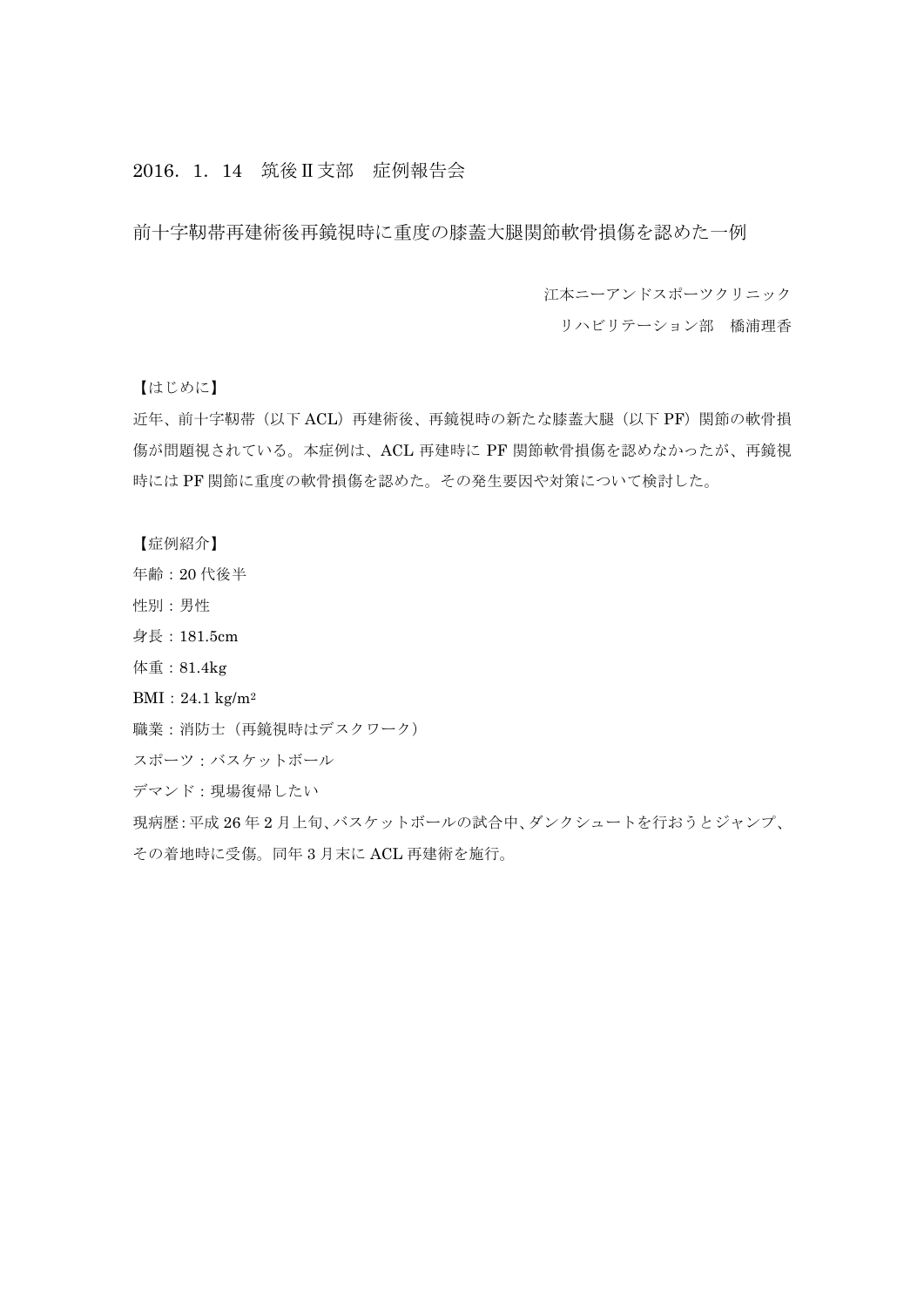【手術所見】

① 平成 26 年 3 月 ACL 再建術時



・半月板、軟骨損傷なし

・再腱靭帯に同側骨付き膝蓋腱を使用

② 平成 27 年 2 月 再鏡視時



・再建靭帯:良好(緊張度、太さ)

・PF 関節に重度の軟骨損傷(outerbridge 分類:Ⅳ)

【MRI 所見】

Sagittal view







術後 3 ヵ月 術後 6 ヵ月 術後 10 ヵ月

【炎症症状】

| 経過<br>月,<br>力 | റ<br>∸ | υ | ಀ | ◠ | − |                          | 10 |
|---------------|--------|---|---|---|---|--------------------------|----|
| 腫脹            | ∸      |   |   |   |   | $\overline{\phantom{a}}$ |    |
| 疼痛            |        |   |   |   |   |                          |    |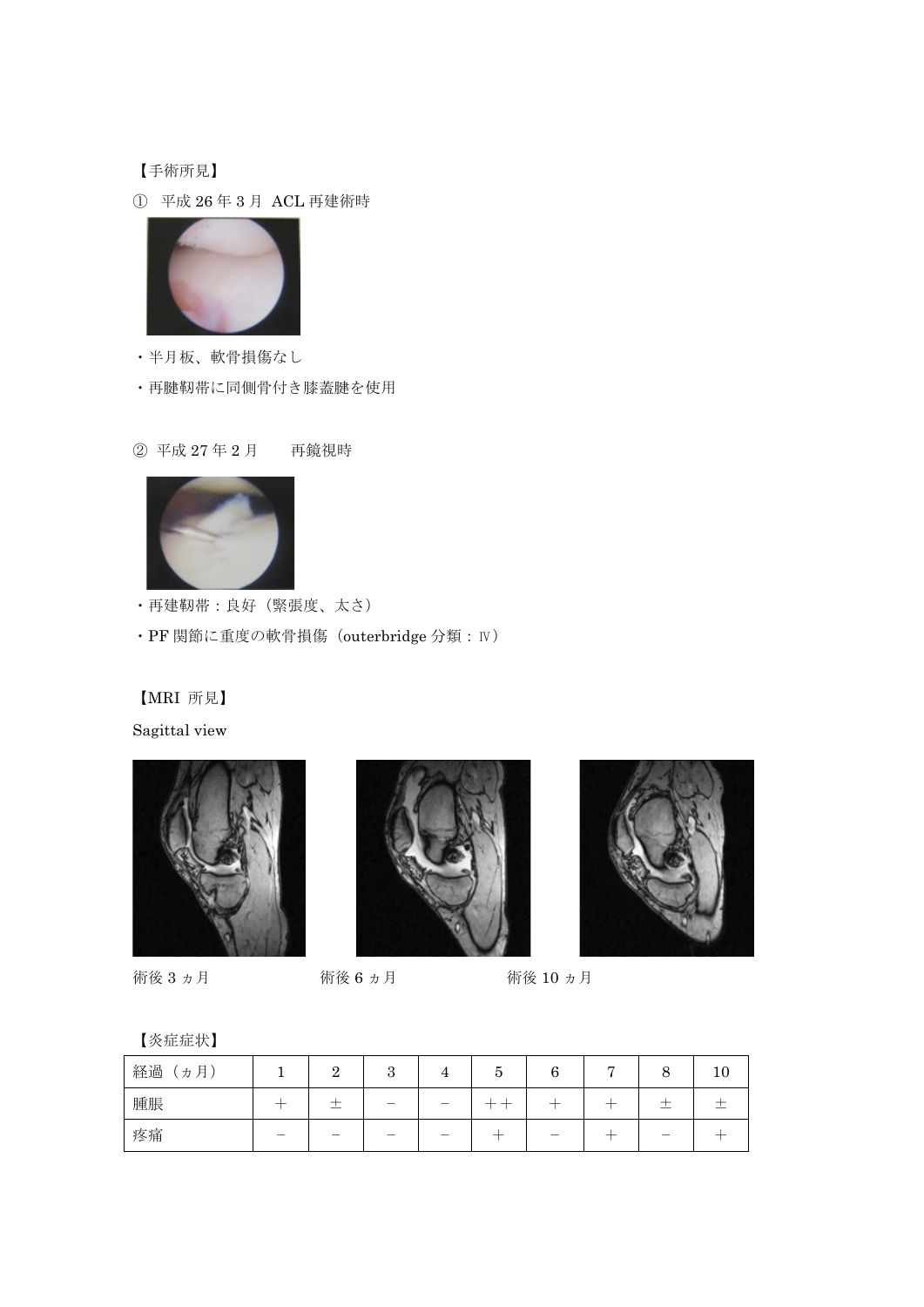## 【理学療法評価】

関節可動域(°)

| 経過<br>月<br>力 | 術前  |      | $\Omega$<br>↵ | 3       | 4                  | ಲ               | O   | −                                          | O                    | 10              |
|--------------|-----|------|---------------|---------|--------------------|-----------------|-----|--------------------------------------------|----------------------|-----------------|
| 伸展           | –ე  | $-3$ | v             | റ<br>ాన | $\Omega$<br>–<br>ಲ | $\epsilon$<br>പ | v   | $\Omega$<br>$\overline{\phantom{0}}$<br>್ರ | $\Omega$<br>- -<br>ം | $\epsilon$<br>ు |
| 屈曲           | 140 | 135  | 140           | 145     | 150                | 130             | 130 | 145                                        | 145                  | 145             |

等速性膝伸展筋力 60°/sec



|            | 右 (非術側) | 左 (術側)  | 健患比    |
|------------|---------|---------|--------|
| Quadriceps | 244 %BW | 137 %BW | 56.1 % |
| hamstrings | 158 %BW | 107 %BW | 67.7 % |
| Q/H 比      | 64 %    | 78 %    |        |

術後 5 ヵ月



|            | 右 (非術側) | 左 (術側)  | 健患比    |
|------------|---------|---------|--------|
| Quadriceps | 247 %BW | 158 %BW | 64.0 % |
| hamstrings | 164 %BW | 113 %BW | 68.9%  |
| Q/H 比      | 66 %    | 72 %    |        |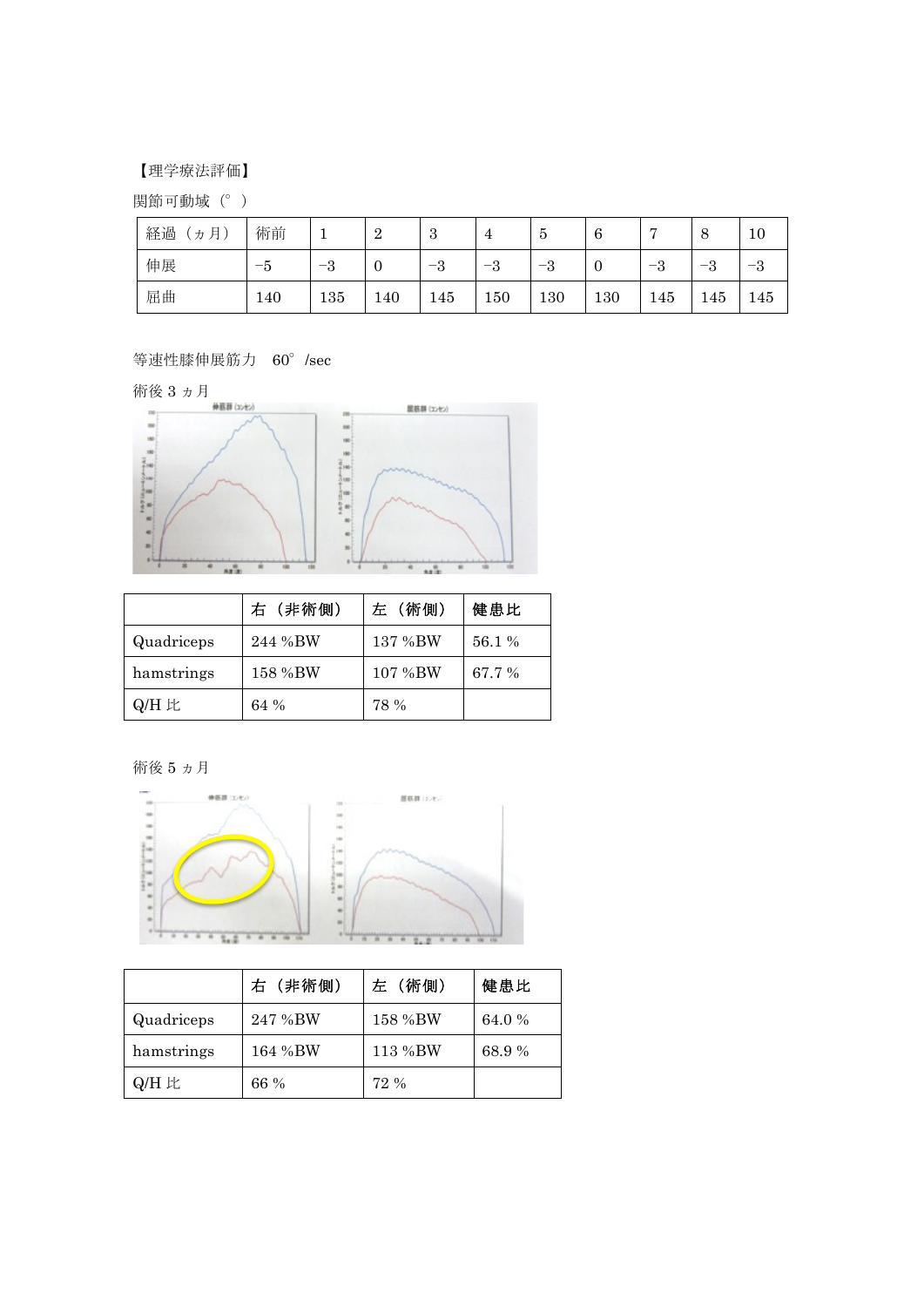【問題点】

## Impairment level

- ・膝前面痛
- ・膝関節伸展可動域制限
- ・膝伸展筋力低下

### Disability level

・走行時痛

### Handicap level

- ・仕事完全復帰困難
- ・スポーツ復帰困難

ACL 再建術後 5 ヵ月経過時

ADL 上:膝伸展時に膝前面にあり

仕事内容:デスクワーク

【目標】

短期目標

- ・疼痛軽減
- ・関節可動域の獲得
- ・筋力回復

長期目標

- ・仕事完全復帰
- ・バスケットボール復帰
- ・膝関節の保護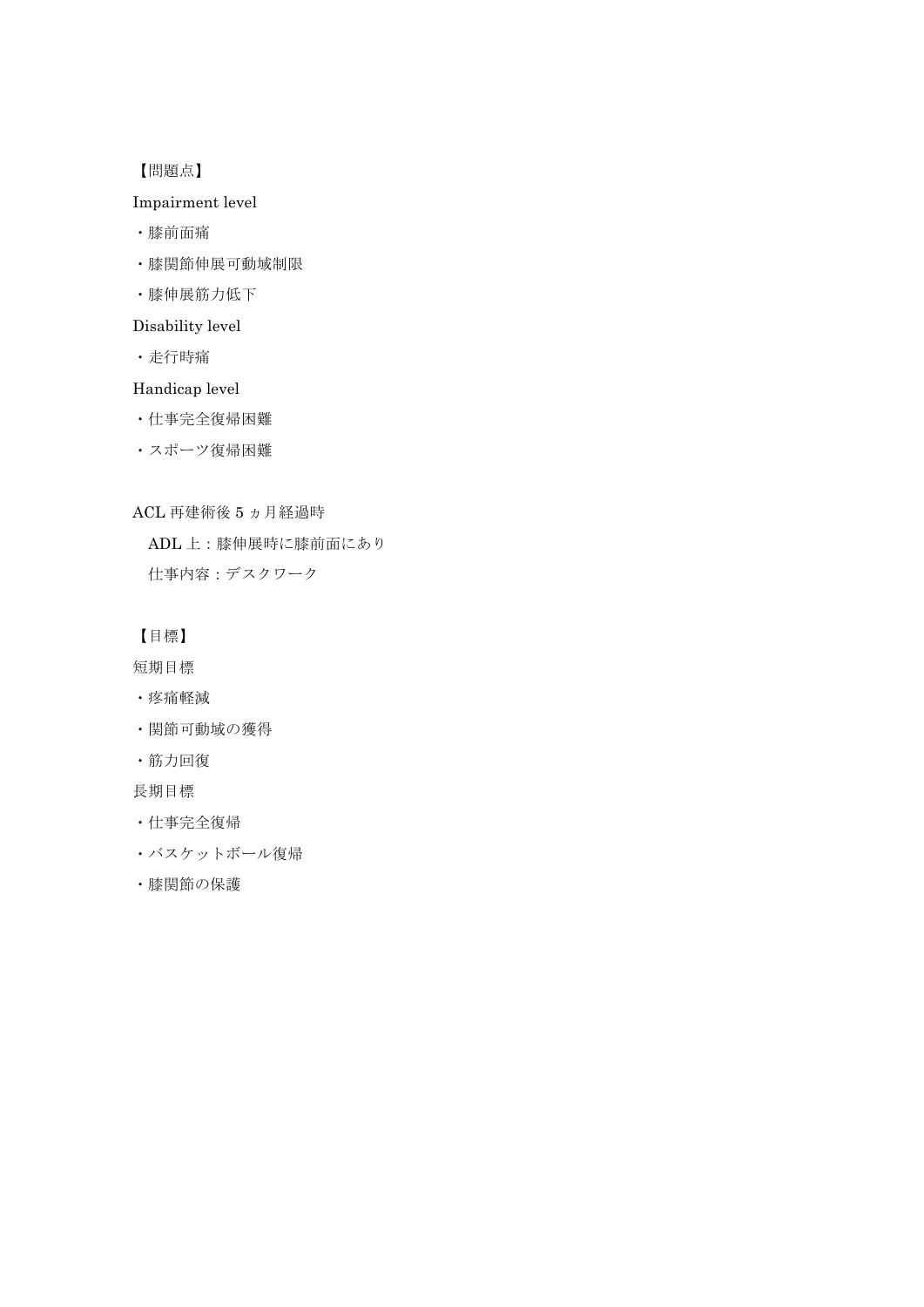【理学療法内容】

| Ope 後                | 1日目 | 6日目 | 2 週目 | 8週目 |
|----------------------|-----|-----|------|-----|
| ROMex                |     |     |      |     |
|                      |     |     |      |     |
| Patella mobilization |     |     |      |     |
| Quad setting         |     |     |      |     |
|                      |     |     |      |     |
| ストレッチング              |     |     |      |     |
| 筋力トレーニング             |     |     |      |     |
| (OKCex)              |     |     |      |     |
| 歩行練習                 | 全荷重 |     |      |     |
|                      |     |     |      |     |
| <b>CKCex</b>         |     |     |      |     |
| 自転車エルゴメータ            |     |     |      |     |
|                      |     |     |      |     |
| ジョギング                |     |     |      |     |

【考察】

ACL 再建術後の PF 関節軟骨損傷をもたらす因子として、先行研究では、①年齢(30 歳以上) ②性別(女性)※1③半月板部分切除術後、4膝関節可動域制限※26筋力回復不良例※3が、述べ られている※4、5。これらの因子のうち、本症例は④膝関節可動域制限、⑤筋力回復不良例につい て当てはまる。

Shelbourne らは、「ACL 再建術後、早期に完全伸展位を獲得することが膝前面痛の軽減や筋 力改善に有効である」と述べており※6、本症例に生じた、ACL 再建術後の長期間の膝関節伸展 可動域制限が生じていた点が膝前面痛、筋力回復の不良をもたらした可能性が考えられる。

また、PF 関節に痛みがある患者には、内側広筋の筋力低下や、萎縮、膝蓋骨の異常な滑走が 認められることが示唆されているが※7、8、9、術後 5ヵ月より、膝前面に疼痛出現したことによっ て、筋力発揮が困難となり、内側広筋の筋力低下、膝蓋骨の異常な滑走が影響しているかもし れない。

これまで述べてきたように、PF 関節軟骨損傷について、原因を探求する論文は多く存在する。 当院においても、それぞれの因子に該当する症例も多く存在する。また本症例は、PF 関節軟骨 損傷を引き起こす原因をすべて有していたわけでもない。そのため、なぜ本症例に重度の軟骨